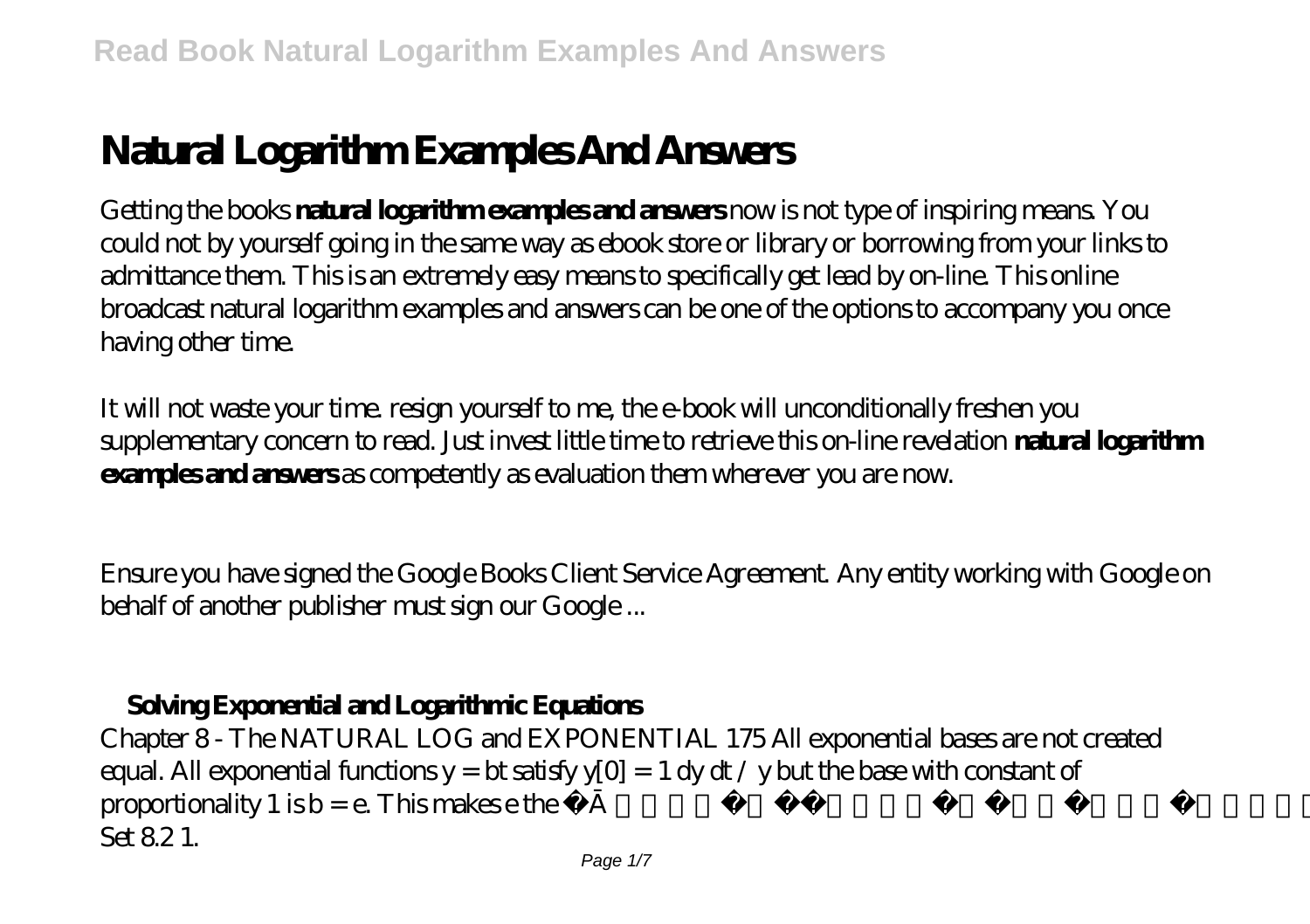## **Natural Logarithm Examples And Answers**

How to solve logarithmic equations? The first example is with common logs and the second example is natural logs. It is good to remember the properties of logarithms also can be applied to natural logs. Examples: Solve, round to four decimal places. 1.  $\log x = \log 2x 2 - 22 \ln x + \ln (x + 1) = 5$ Show Stepby-step Solutions

#### **Exponential and Logarithmic Equations**

What is a Logarithm? A Logarithm goes the other way. It asks the question "what exponent produced this?": And answers it like this: In that example: The Exponent takes 2 and 3 and gives 8 (2, used 3 times in a multiplication, makes 8) The Logarithm takes 2 and 8 and gives 3 (2 makes 8 when used 3 times in a multiplication)

## **Common and Natural Logarithms and Solving Equations ...**

Natural Logarithms. • A natural logarithm has a base of e. • The mathematical constant e is the unique real number such that the value of the derivative (the slope of the tangent line) of the function f(x)  $=$  ex at the point  $x = 0$  is exactly 1.  $\cdot$  The function ex so defined is called the exponential function.

## **Chapter 8 The Natural Log and Exponential**

The concepts of logarithm and exponential are used throughout mathematics. Questions on Logarithm and exponential with solutions, at the bottom of the page, are presented with detailed explanations..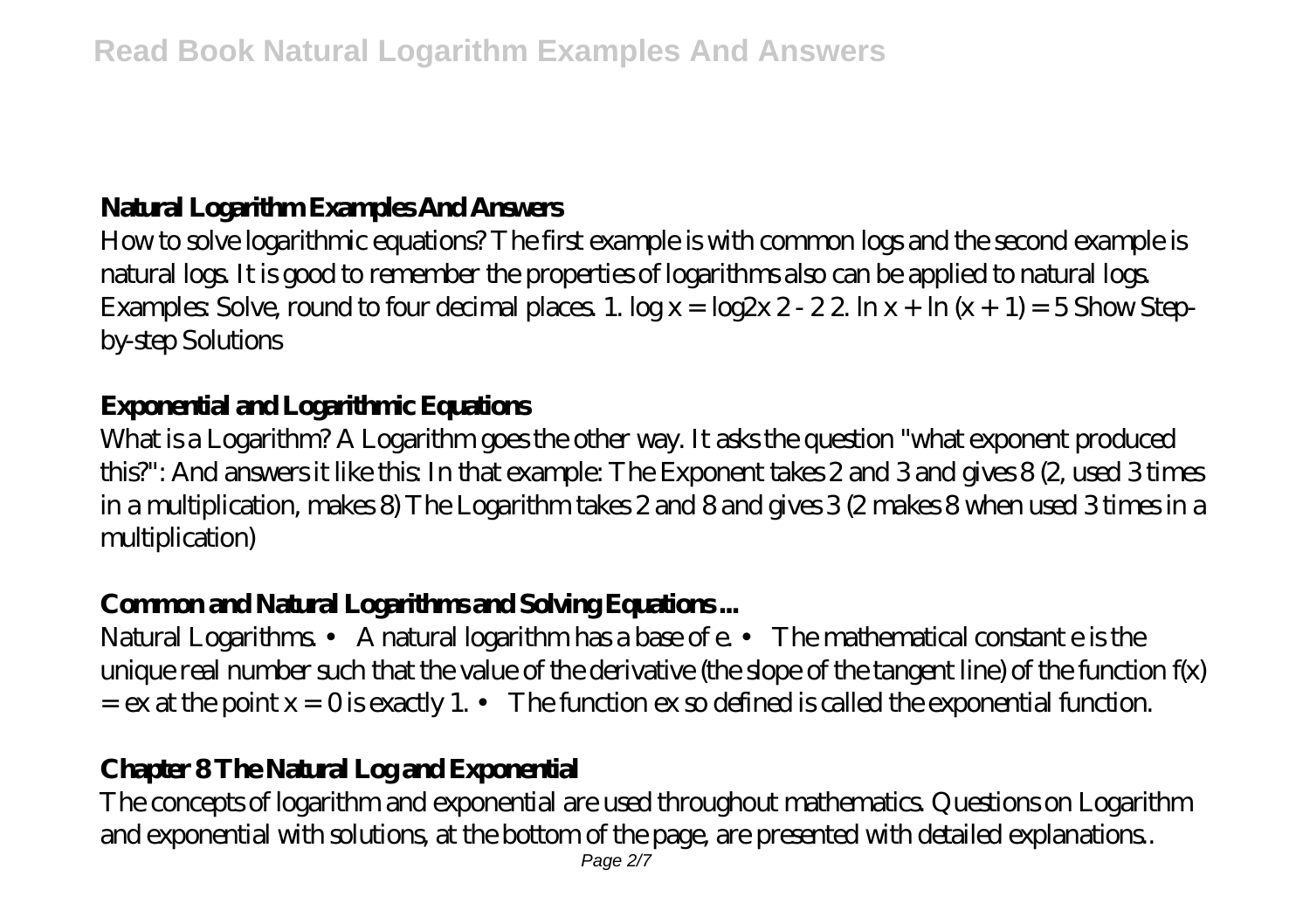Solve the equation  $(1/2) 2x + 1 = 1$  Solve x y m = y x 3 for m; Given:  $\log 8(5) = b$ . Express  $\log 4(10)$  in terms of b.; Simplify without calculator:  $\log 6 (216) + [\log(42) - \log(6)] / \log(49)$ 

#### **Working with Exponents and Logarithms**

The problems in this lesson involve solving natural logarithm equations and leaving our answers in terms of ln and e. For example, to solve for x in the equation 'ln  $x = 3'$  we convert the equation from logarithmic to exponential form, and we have  $e^{\lambda}$ 3 = x, which is our answer in terms of e.

#### **Solving Natural Logarithm Equations with ln and e**

The constant e and the natural logarithm. Intro to Logarithms. Evaluating logarithms (advanced) Up Next. Evaluating logarithms (advanced) Our mission is to provide a free, world-class education to anyone, anywhere. Khan Academy is a 501(c)(3) nonprofit organization. Donate or volunteer today! Site Navigation. About. News;

#### **Common and Natural Logarithm (solutions, examples, videos)**

natural logarithm function.  $1000e$ .  $1t = 10000e$ .  $1t = 10 \ln(e)$ .  $1t = \ln(10)$  Taking the natural  $logarithm of both sides.1t = In 10t = .1 In 10 = .23 hours Example 6 Determine the value of  $2\ln 3 - 3\ln 3$$  $2$  in simplest terms.  $2 \ln 3 - 3 \ln 2 = \ln 32 - \ln 23$  Law  $\#7$  above =  $\ln 9$ -  $\ln 8$  Simplify radicals Law  $\#6$ above Divide and find the ln.

#### **Common and Natural Logarithms - TeachEngineering**

Examples – Now let's use the steps shown above to work through some examples. These examples Page 3/7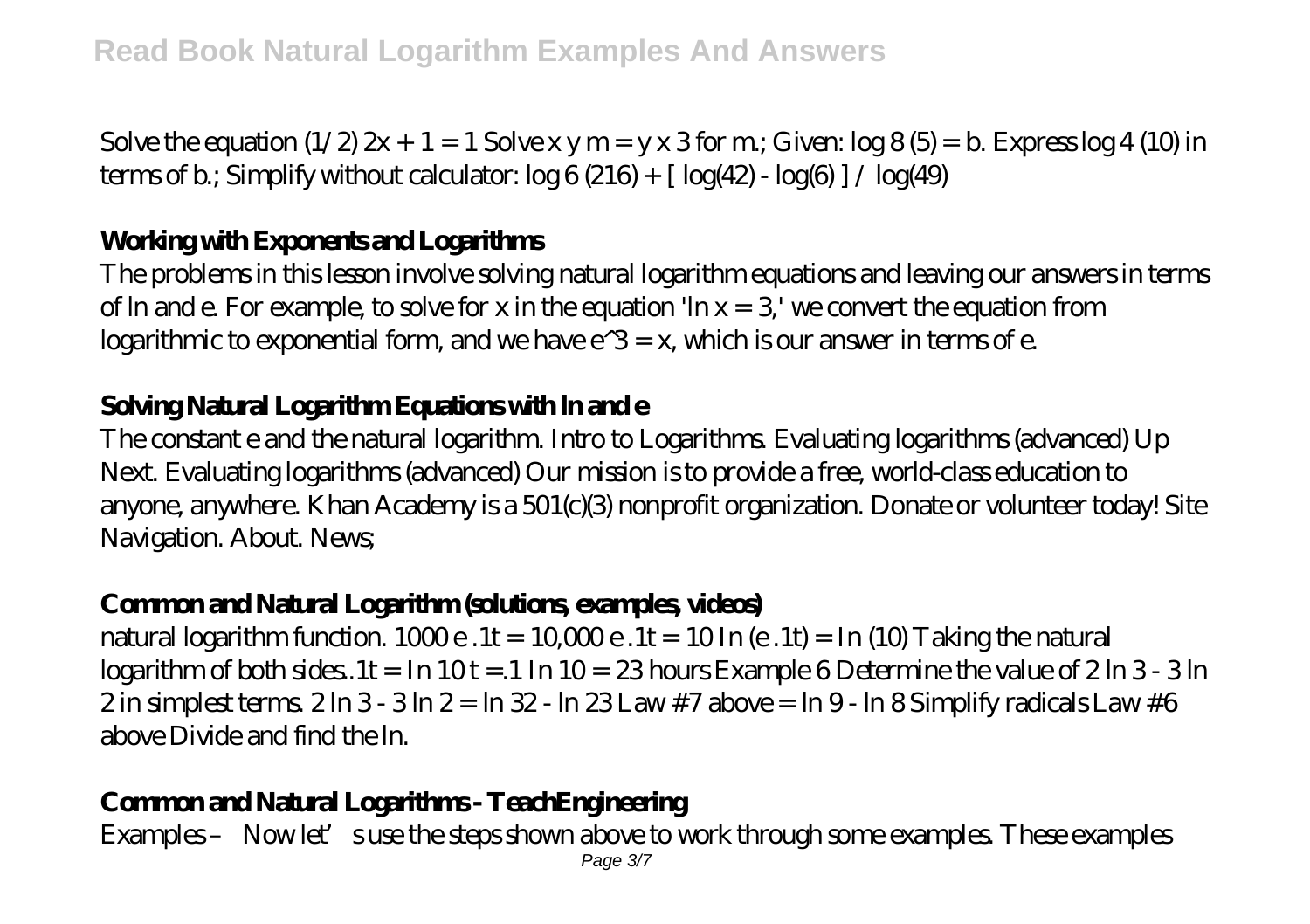will be a mixture of logarithmic equations containing only logarithms and logarithmic equations containing terms without logarithms. Example  $1:$  Solve  $3$  log(9x2) $4+$  =

#### **Logarithm and Exponential Questions with Answers and ...**

Natural Logarithm FunctionGraph of Natural LogarithmAlgebraic Properties of ln(x) LimitsExtending the antiderivative of 1=x Di erentiation and integrationLogarithmic di erentiationExponentialsGraph ex Solving EquationsLimitsLaws of ExponentialsDerivativesDerivativesIntegralssummaries. De nition of ex.

## **Calculus I - Exponential and Logarithm Equations**

LOGARITHMS AND THEIR PROPERTIES Definition of a logarithm: If and is a constant , then if and only if . In the equation is referred to as the logarithm, is the base , and is the argument. The notation is read "the logarithm (or log) base of ." The definition of a logarithm indicates that a logarithm is an exponent.

#### **Introduction to Logarithms**

Natural logarithms have a base of e. We write natural logarithms as ln. In other words, loge  $x = \ln x$ . The mathematical constant e is the unique real number such that the derivative (the slope of the tangent line) of the function  $f(x) = e x$  is  $f'(x) = e x$ , and its value at the point  $x = 0$  is exactly 1.

## **Solving Logarithmic Equations**

To solve an exponential equation, first isolate the exponential expression, then take the logarithm of both sides of the equation and solve for the variable. 2. To solve a logarithmic equation, first isolate the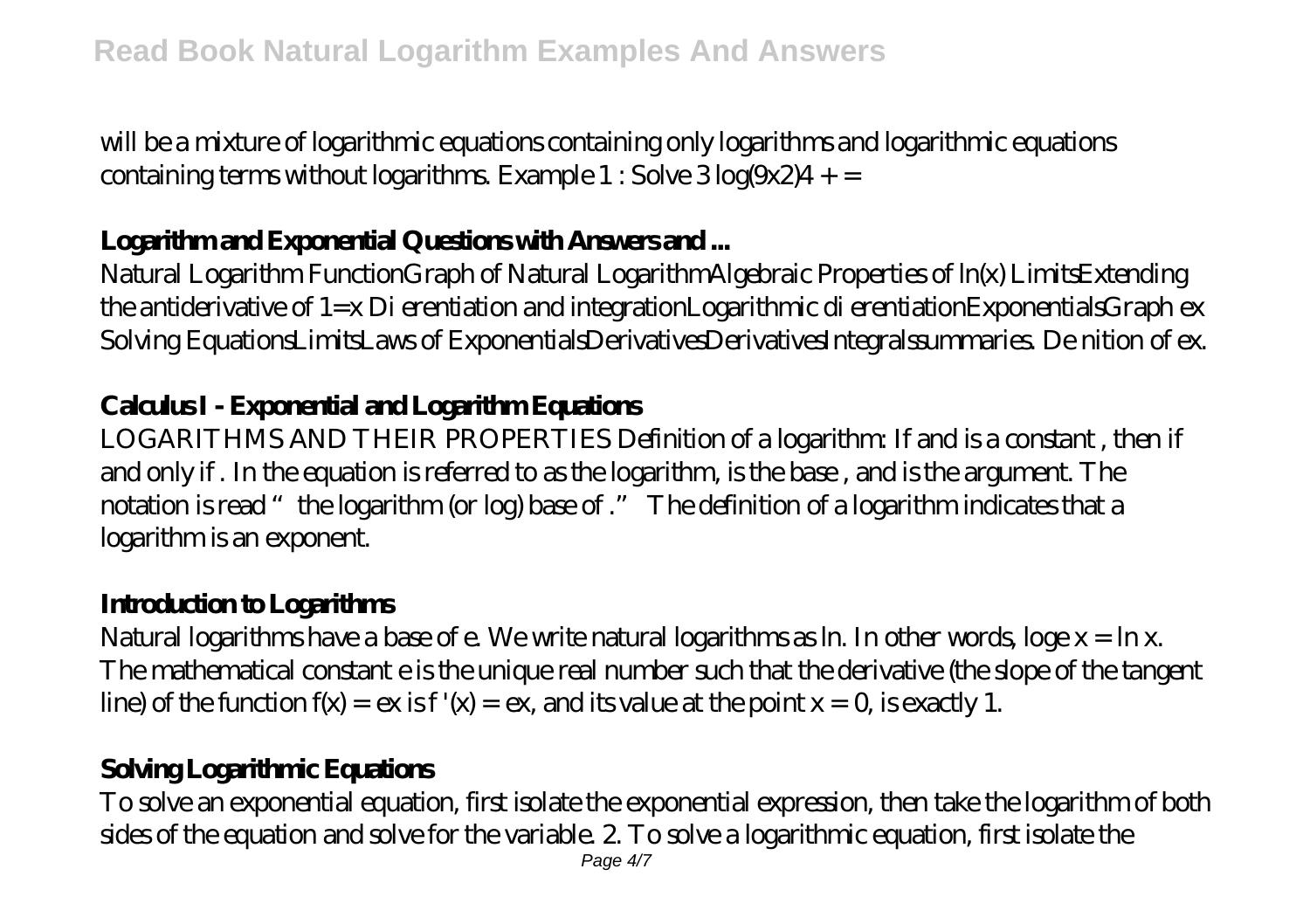logarithmic expression, then exponentiate both sides of the equation and solve for the variable.

## **soft question - Unexpected examples of natural logarithm ...**

In these lessons, we will learn how to find the derivative of the natural log function (ln). Related Topics: More Calculus Lessons Natural Log (Ln) The Natural Log is the logarithm to the base e. where e is an irrational constant approximately equal to 2.718281828. The natural logarithm is usually written ln(x) or log e (x).. The natural log is the inverse function of the exponential function.

## $exp(x) = image of ln(x)$

Quite often, mathematics students become surprised by the fact that for a mathematician, the term "logarithm" and the expression \$\log\$ nearly always mean natural logarithm instead of the common logarithm. Because of that, I have been gathering examples of problems whose statement have nothing to do with logarithms (or the exponential function), but whose solution does involve natural ...

## **Natural Logarithm - Varsity Tutors**

The equation in example 1 was easy to solve because we could express 9 as a power of 3. However, it is often necessary to use a logarithm when solving an exponential equation. Example 2. e x = 20. We are going to use the fact that the natural logarithm is the inverse of the exponential function, so  $\ln e x = x$ , by logarithmic identity 1. We must ...

## **Lesson A - Natural Exponential Function and Natural ...**

Exponents and Logarithms are related, let's find out how ... The exponent says how many times to use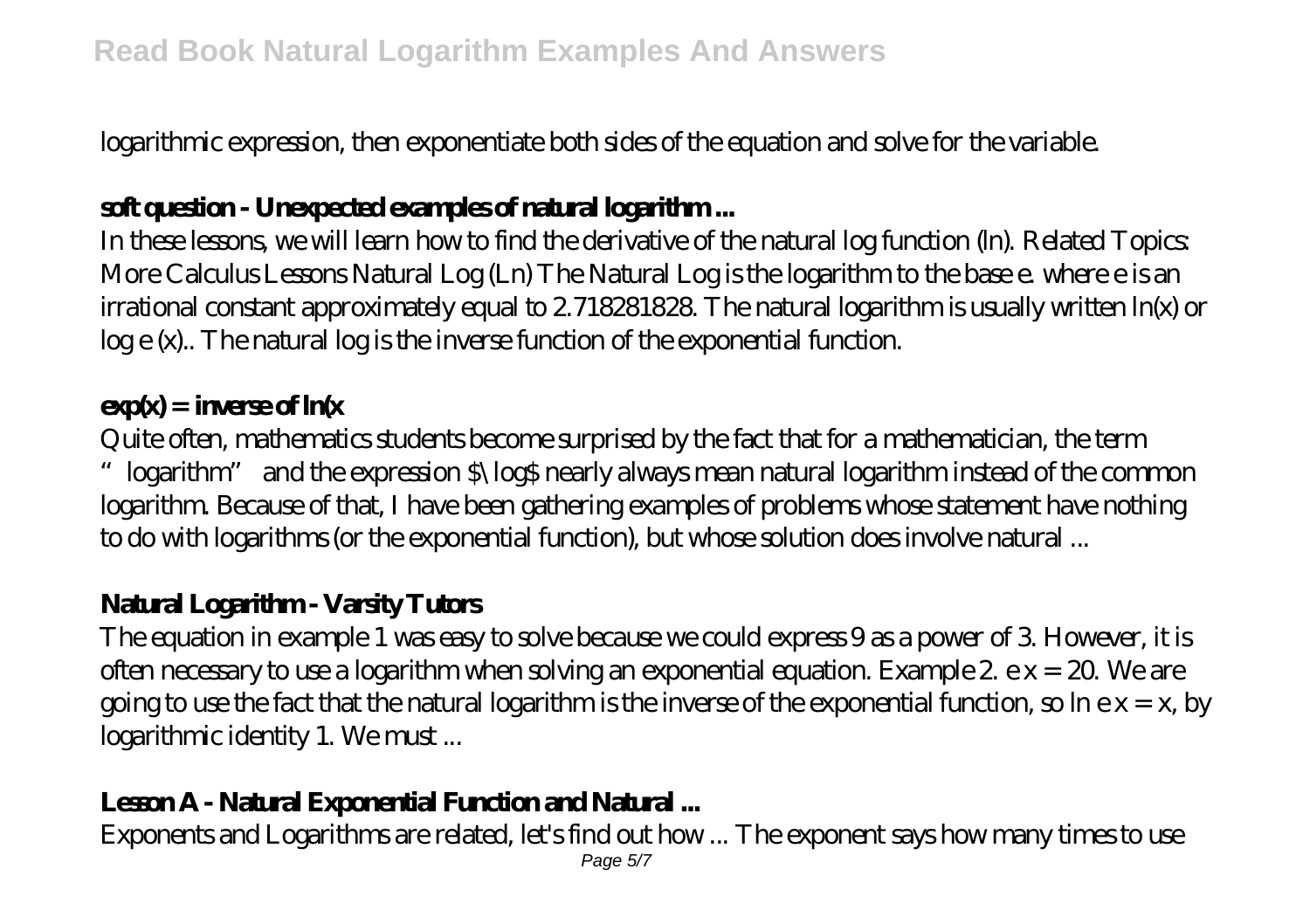the number in a multiplication. In this example:  $23 = 2 \times 2 \times 2 = 8$  (2 is used 3 times in a multiplication to get 8)

## **Calculus - Derivative of the Natural Log (ln) (worked ...**

Section 1-9: Exponential and Logarithm Equations. In this section we'll take a look at solving equations with exponential functions or logarithms in them. We'll start with equations that involve exponential functions. The main property that we'll need for these equations is,  $\{\{\lambda \log\ b\}\$  =  $\mathbf{x}$ 

## **Logarithms and their Properties plus Practice**

Natural Logarithm The natural logarithm of a number x is the logarithm to the base e , where e is the mathematical constant approximately equal to 2.718 . It is usually written using the shorthand notation ln x , instead of log e x as you might expect .

## **Evaluate logarithms (practice) | Logarithms | Khan Academy**

(e) logb(x 1)+logb 3 = logb x Section 3 The Natural Logarithm and Exponential The natural logarithm is often written as ln which you may have noticed on your calculator. lnx = loge x The symbol e symbolizes a special mathematical constant. It has importance in growth and decay problems. The logarithmic properties listed above hold for all bases ...